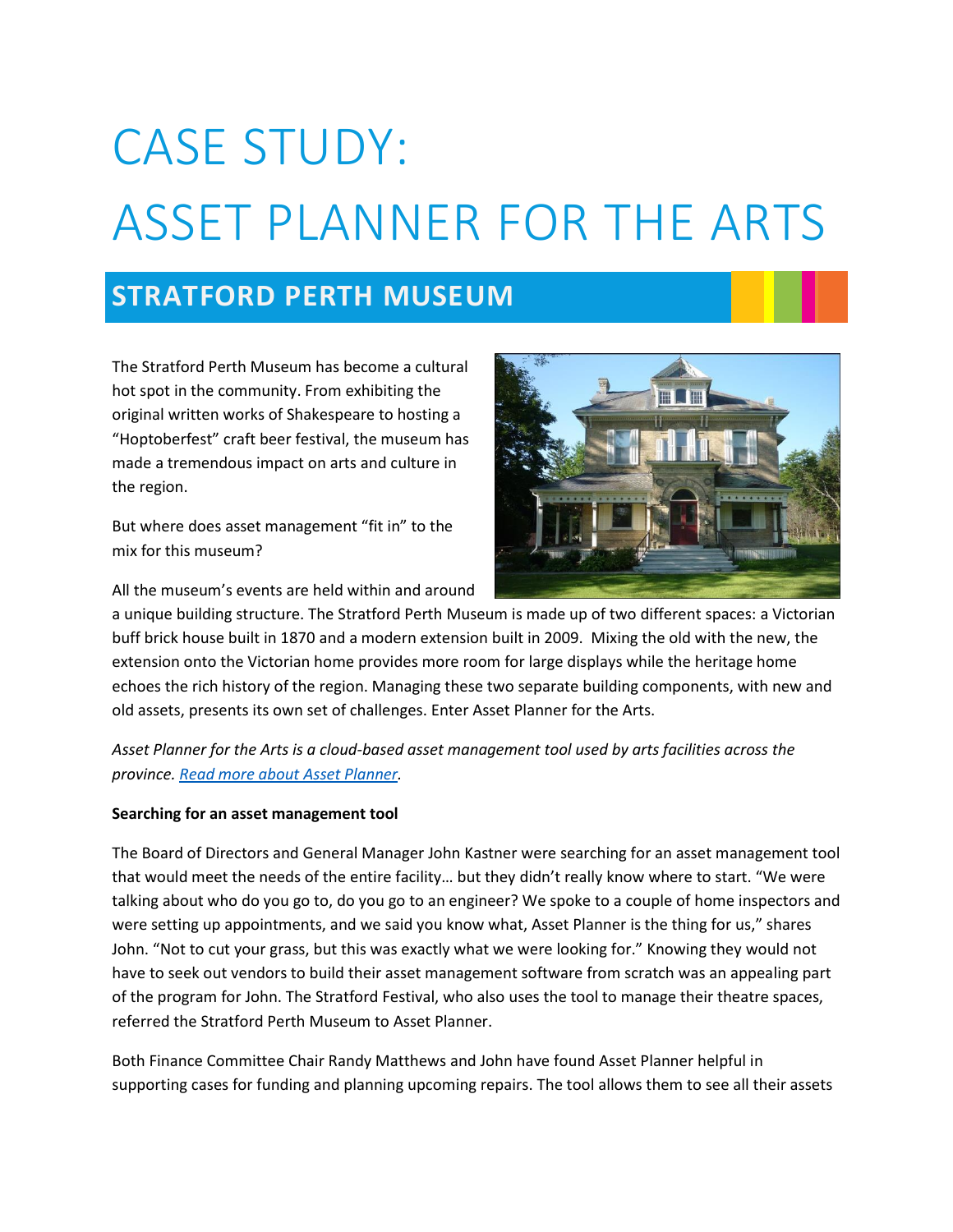in one place, which is something arts managers are not always able to glean from a simple site walkthrough in their facility.

#### **Engineer walk through of the museum**

One of the unique aspects of the program includes a site walkthrough from an engineer. John met with Bryn Jones, Director of Facilities Management with WalterFedy, who conducted an in-person assessment of the facility. "We met Bryn Jones and he had his iPad with pictures of the facility, mechanicals and assets that make up the building. It was a unique process," recalls John. The on-site walkthrough provided an assessment of the museum's assets, which were documented and photographed. This information is then uploaded to Asset Planner and was ready to use when John and Randy first logged on.



This created a starting point for the museum to work with as they planned upcoming building repairs. "Our concern was how do we

create that base that we can take and adjust to what the realities are and what our requirements are. [Asset Planner] got us that base without any effort on our part," notes Randy. One of the aspects of Asset Planner that has been useful for the museum is the ability to make changes to information on timelines and budgets. They already have plans to update the replacement of their old heaters when two new furnaces are installed next month.

### **Make better decisions on building repairs**

Prior to using Asset Planner, John and Randy took more of a reactive approach to facility repairs. For instance, the museum had to repair a basement wall with water damage due to old eaves troughs. If they had known to replace the eaves troughs 3 to 4 years ago, the repair costs may not have been as high as they were. Now the Stratford Perth Museum is reaping the rewards of planning ahead. Randy mentioned the museum might have postponed repairs needed in the next year if they were not using an asset management system. "And we likely wouldn't have the money to do [the repairs] if we didn't plan everything out," notes Randy.

Asset Planner is helping the museum make better decisions on building repairs. John and Randy received a grant to install two new furnaces and an air-conditioning unit in the next few months. The heat vents were initially going to cover only part of the facility – until they logged on to Asset Planner and changed their plans. They realized that by extending the heat vents into areas where electrical wall heaters are used, they would actually save more on hydro costs. "I am not sure if we would have thought of that if we didn't have Asset Planner in front of us," shares John. With this asset management tool, John and Randy were able to identify cost savings and plan accordingly before installing new equipment. As a result, they will use less energy and they no longer need to worry about replacing the electric wall heaters.